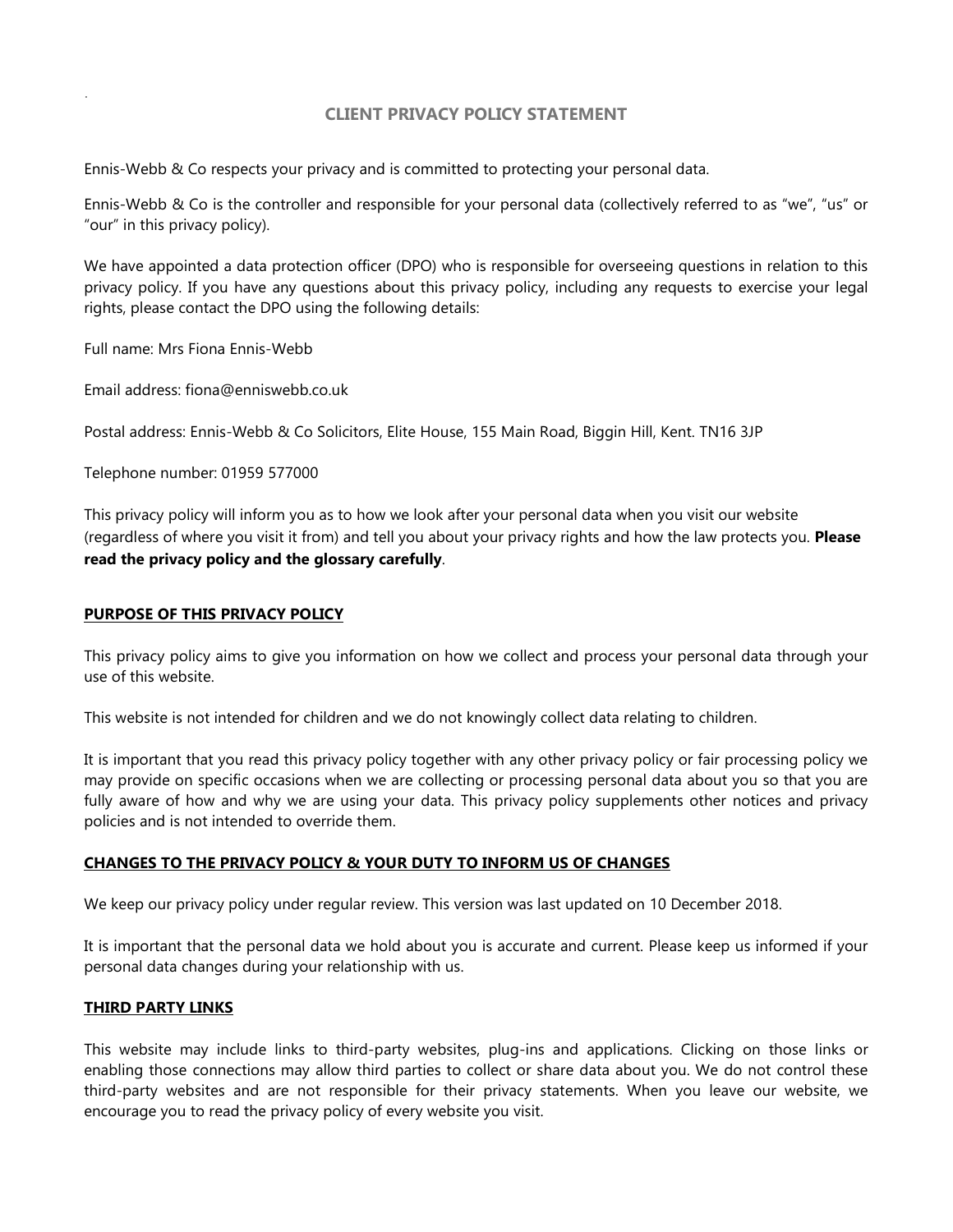# **THE INFORMATION WE COLLECT ABOUT YOU**

Personal data, or personal information, means any information about an individual from which that person can be identified. It does not include data where the identity has been removed (anonymous data).

We may collect the following information about you:

- **Information relating to your identity** including your full name, any maiden names, date of birth, marital status, gender, username, password, address, email address, telephone number, national insurance number and other identity information which you have provided such as your passport, driving licence, utility bills and national identity card.
- **Financial information** such as your income, bank account and payment card details, credit history and records relating to you, your partner or anyone else you are financially linked with (we obtain this information from credit reference and fraud prevention agencies).
- **Details relating to your employment or self-employment.**
- **Information about your circumstances** including your family, lifestyle, financial and social circumstances.
- **Technical Information** including internet protocol (IP) address, your login data, browser type and version, time zone setting and location, browser plug-in types and versions, operating system and platform, and other technology on the devices you use to access this website.
- **Information relating to how you use our website, products and services.**
- **Marketing Information** including your preferences in receiving marketing from us and our third parties and your communication preferences.

We also collect, use and share **Aggregated Data** such as statistical or demographic data for any purpose. Aggregated Data could be derived from your personal data but is not considered personal data in law as this data will **not** directly or indirectly reveal your identity. For example, we may aggregate your Usage Data to calculate the percentage of users accessing a specific website feature. However, if we combine or connect Aggregated Data with your personal data so that it can directly or indirectly identify you, we treat the combined data as personal data which will be used in accordance with this privacy policy.

# **SPECIAL CATEGORIES OF PERSONAL DATA**

We do not generally collect any **Special Categories of Personal Data** about you (this includes details about your race or ethnicity, religious or philosophical beliefs, sex life, sexual orientation, political opinions, trade union membership, information about your health, and genetic and biometric data).

However, we will collect and process this information **with your agreement** if:

- a) You have voluntarily provided it to us ; or
- b) It is relevant to the legal service you have asked us to provide you with.

Where possible we will seek to minimise the collection and use of such data.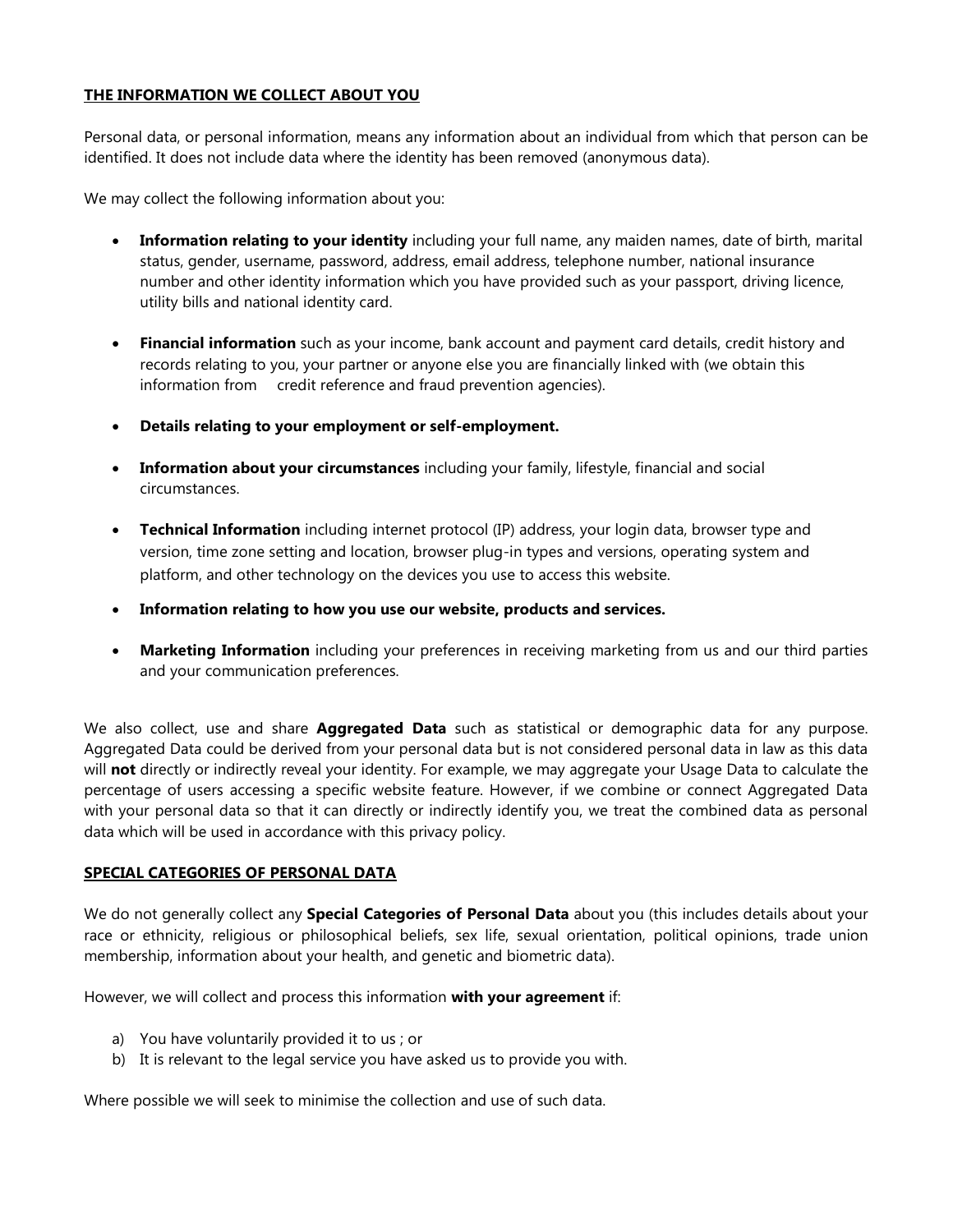# **HOW WE COLLECT YOUR DATA**

We use different methods to collect data from and about you including through:

- **Direct interactions.** You may give us your personal or financial information by filling in forms or by corresponding with us by post, phone, email or otherwise.
- **Automated technologies or interactions.** As you interact with our website, we will automatically collect technical data about your equipment, browsing actions and patterns. We collect this personal data by using server logs and other similar technologies.
- **Third parties or publicly available sources.** We will receive personal data about you from various third parties and public sources as set out below:

Technical data from the following parties:

- **(a)** analytics providers such as Google based outside the EU;
- **(b)** advertising networks
- **(c)** search information providers
- **(d)** identity and contact data from publicly available sources such as Companies House and the Electoral Register based inside the EU.

### **HOW WE USE YOUR PERSONAL DATA**

We will only use your personal data when the law allows us to. Most commonly, we will use your personal data in the following circumstances:

- To comply with legal obligations for the prevention of financial crime and money laundering;
- To provide legal services to you; and
- To provide and service your relationship with us.

We will process your information in order to meet our contractual obligations to you, where we have a legitimate interest to do so and where we are permitted by law or to comply with applicable laws and regulations.

The table below describes all the ways we plan to use your personal data, and which of the legal bases we rely on to do so. We have also identified what our legitimate interests are where appropriate.

Note that we may process your personal data for more than one lawful ground depending on the specific purpose for which we are using your data. Please contact us if you need details about the specific legal ground we are relying on to process your personal data where more than one ground has been set out in the table below.

| <b>PURPOSE</b>                                                               | <b>LEGAL BASIS</b>                                                                                                                                                                                           |
|------------------------------------------------------------------------------|--------------------------------------------------------------------------------------------------------------------------------------------------------------------------------------------------------------|
| To assess your needs and provide you with suitable<br>products and services. | To meet our contractual obligation to provide<br>you with a proposal including a costs estimate.<br>Where special categories of personal data are<br>processed, these are necessary to assess your<br>needs. |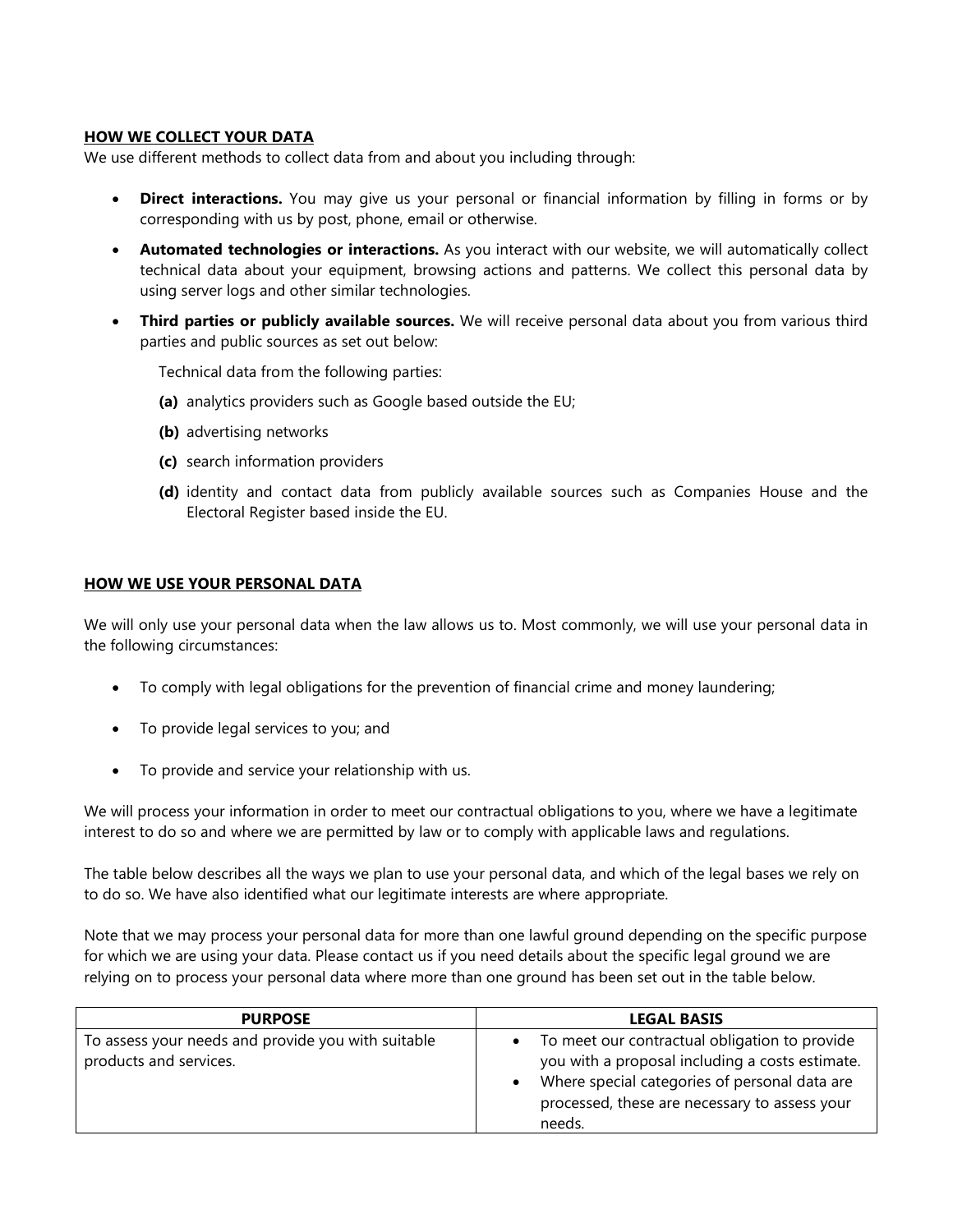| To service and administer your matter including billing.                                                                     | Legitimate interest to provide and manage the<br>service.                                                        |
|------------------------------------------------------------------------------------------------------------------------------|------------------------------------------------------------------------------------------------------------------|
| To verify the identity of our clients.                                                                                       | To comply with legal obligations and prevent<br>$\bullet$<br>money laundering.                                   |
| To confirm, update and improve our client records.                                                                           | To comply with legal obligations in Data<br>$\bullet$<br>Protection legislation.                                 |
| To provide you with any information on the services<br>that you have requested.                                              | To meet our contractual obligation to provide<br>$\bullet$<br>information on the services you have<br>requested. |
| To manage and develop our relationship with you.                                                                             | Legitimate interest to service your matter and<br>improve our service to you.                                    |
| To inform you of products and services that may be of<br>interest to you, where you have chosen to be made<br>aware of this. | With your consent.                                                                                               |
| For training purposes and to improve our service to<br>you.                                                                  | Legitimate interest to improve our services and<br>$\bullet$<br>develop our employees.                           |
| To prevent, investigate and prosecute crime, fraud and<br>money laundering.                                                  | To comply with legal obligations for prevention<br>$\bullet$<br>of financial crime and money laundering.         |
| For auditing purposes.                                                                                                       | To comply with our legitimate interest to<br>$\bullet$<br>conduct audits.                                        |
| If we are obliged to disclose information by reason of<br>any law, regulation or court order.                                | To comply with legal obligations.                                                                                |
| To transfer information to any entity which may acquire<br>rights in us.                                                     | Legitimate commercial interest.                                                                                  |
| For any other purpose to which you agree.                                                                                    | With your consent.                                                                                               |

Where we need to collect personal data by law, or under the terms of a contract we have with you, and you fail to provide that data when requested, we may not be able to perform the contract we have or are trying to enter into with you (for example, to provide you with goods or services). In this case, we may have to cancel a product or service you have with us but we will notify you if this is the case at the time.

# **HOW WE RETAIN YOUR DATA**

We will only retain your personal data for as long as reasonably necessary to fulfil the purposes we collected it for, including for the purposes of satisfying any legal, regulatory, tax, accounting or reporting requirements. We may retain your personal data for a longer period in the event of a complaint or if we reasonably believe there is a prospect of litigation in respect to our relationship with you.

To determine the appropriate retention period for personal data, we consider the amount, nature and sensitivity of the personal data, the potential risk of harm from unauthorised use or disclosure of your personal data, the purposes for which we process your personal data and whether we can achieve those purposes through other means, and the applicable legal, regulatory, tax, accounting or other requirements.

Details of retention periods for different aspects of your personal data are set out in the table below:

| <b>DATA</b>                                                                                                                | <b>RETENTION PERIOD</b>                                                                                         |
|----------------------------------------------------------------------------------------------------------------------------|-----------------------------------------------------------------------------------------------------------------|
|                                                                                                                            | General personal data including personal identity and   6 years after the end of our business relationship with |
| personal financial data.                                                                                                   | you, or the end of your matter whichever is later.                                                              |
| Client Due Diligence material which includes copies of   6 years after the end of our business relationship with           |                                                                                                                 |
| $\vert$ your passport, driving licence, bank statements and any $\vert$ you, or the end of your matter whichever is later. |                                                                                                                 |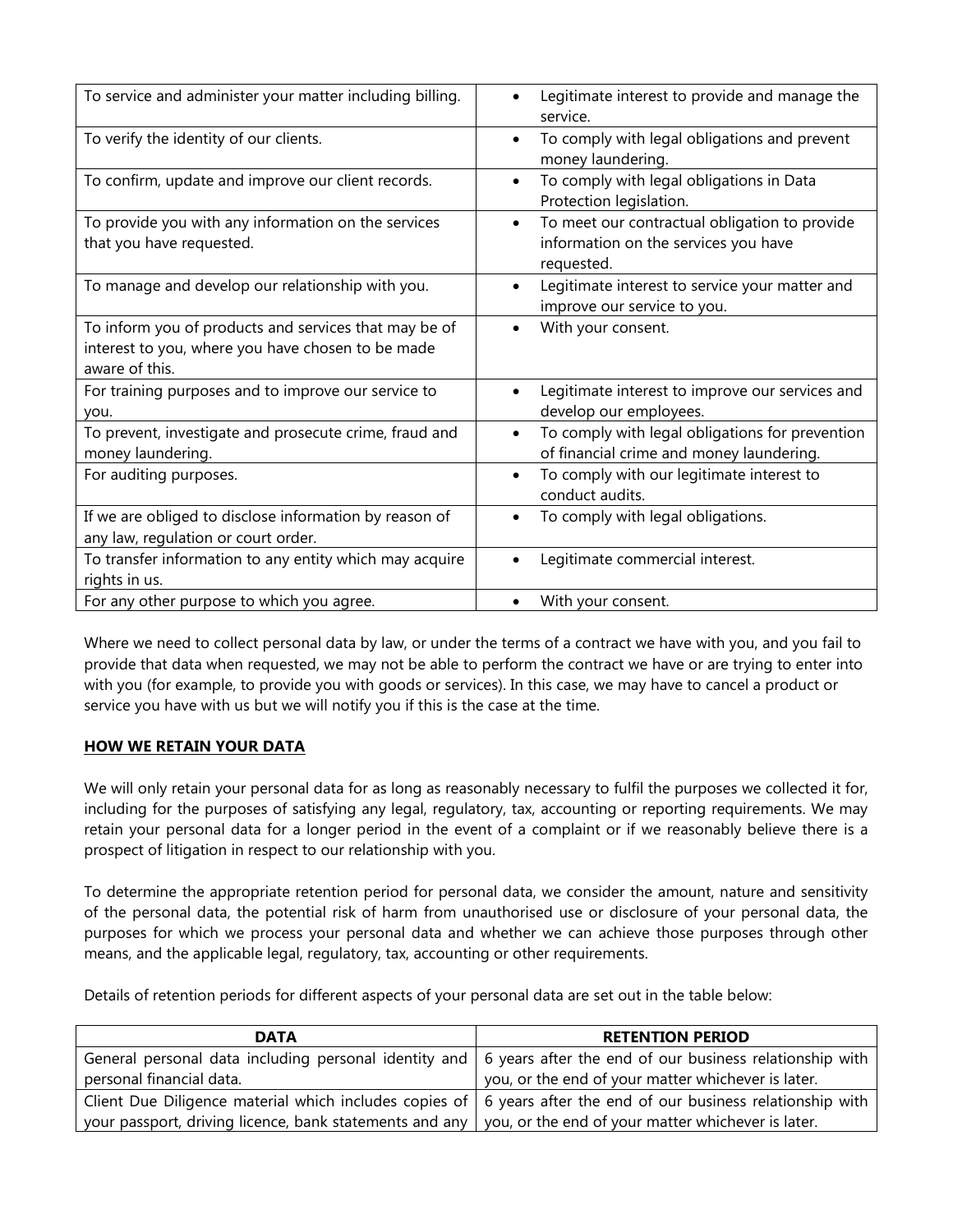| associated documents and explanations you have given |                                                     |
|------------------------------------------------------|-----------------------------------------------------|
| us to prevent fraud, financial crime and money       |                                                     |
| laundering.                                          |                                                     |
| Special categories of personal data.                 | 6 years after the end of our relationship with you. |

### **HOW WE MAY SHARE YOUR DATA**

Where necessary we share information with:

- Regulatory authorities to comply with our legal obligations.
- Credit reference agencies to comply with our legal obligation to check your identity.
- Insurers for the purpose of providing you with appropriate financial cover for an identified insurable risk, or in connection with any claim made by you against us.
- Other solicitors involved in your matter to enable them and us to fulfil our obligations to you.
- Government Departments such as HMRC, Companies House, Probate Registry, Court of Protection or HM Land Registry to fulfil both our and your legal obligations.
- Experts and Barristers required to work on your matter.
- Our Auditors and external assessment bodies to achieve and maintain any Regulatory or Quality Assurance Standards and accreditations which meet our legal obligations and enable us to provide quality legal services to you.

We require all third parties to respect the security of your personal data and to treat it in accordance with the law. We do not allow our third-party service providers to use your personal data for their own purposes and only permit them to process your personal data for specified purposes and in accordance with our instructions.

# **CHANGE OF PURPOSE**

We will only use your personal data for the purposes for which we collected it, unless we reasonably consider that we need to use it for another reason and that reason is compatible with the original purpose. If you wish to get an explanation as to how the processing for the new purpose is compatible with the original purpose, please contact us.

If we need to use your personal data for an unrelated purpose, we will notify you and we will explain the legal basis which allows us to do so.

Please note that we may process your personal data without your knowledge or consent, in compliance with the above rules, where this is required or permitted by law.

### **MARKETING**

We strive to provide you with choices regarding certain personal data uses, particularly around marketing and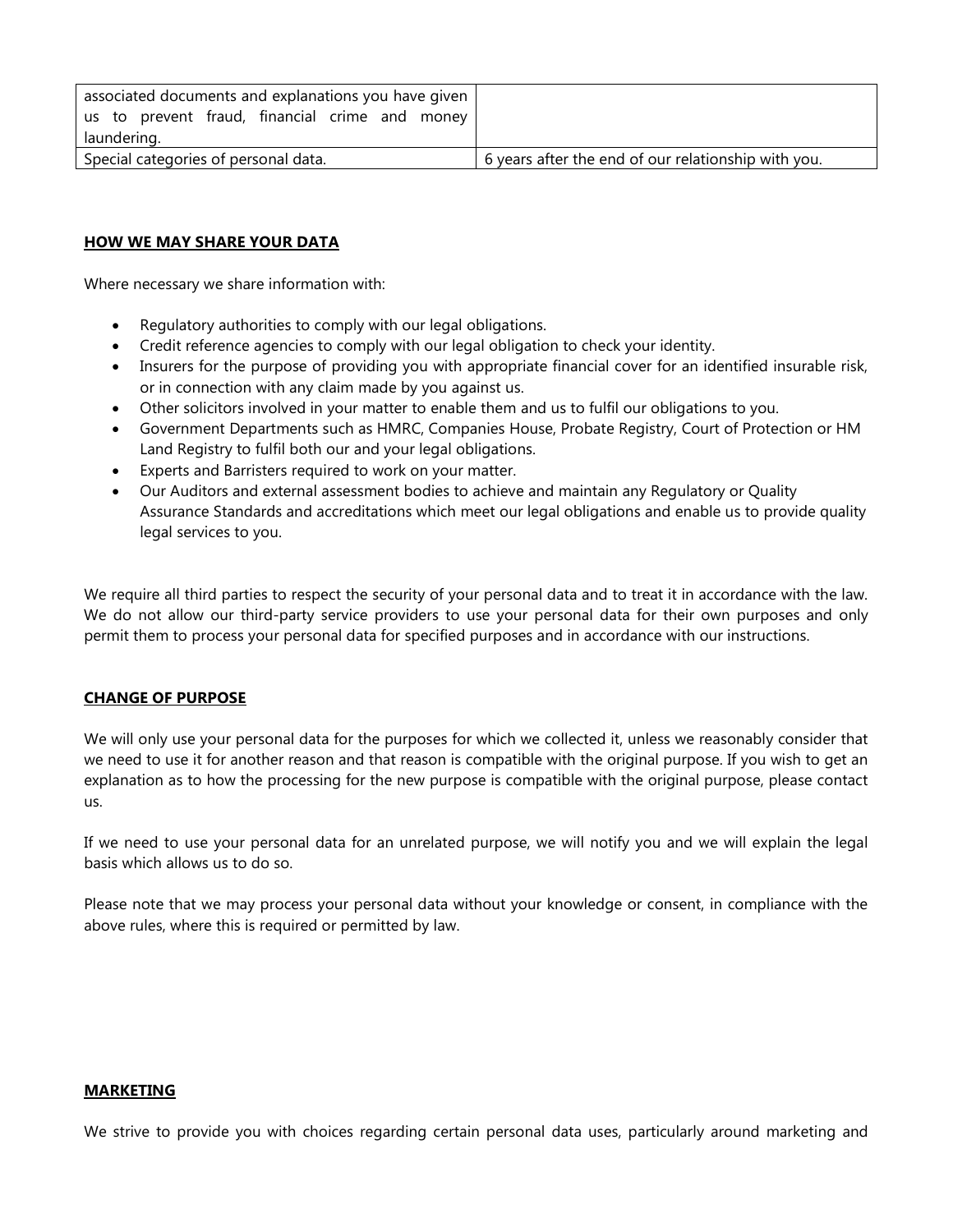advertising.

We may use your identity, contact, technical, usage and profile data to form a view on what we think you may want or need, or what may be of interest to you. This is how we decide which products, services and offers may be relevant for you (we call this marketing).

You will receive marketing communications from us if you have requested information from and you have not opted out of receiving that marketing. You can ask us or third parties to stop sending you marketing messages at any time by contacting us. Where you opt out of receiving these marketing messages, this will not apply to personal data provided to us as a result of a purchase of our services.

We will get your express opt-in consent before we share your personal data with any third party for marketing purposes.

# **DATA SECURITY**

We have put in place appropriate security measures to prevent your personal data from being accidentally lost, used or accessed in an unauthorised way, altered or disclosed. In addition, we limit access to your personal data to those employees, agents, contractors and other third parties who have a business need to know. They will only process your personal data on our instructions and they are subject to a duty of confidentiality.

We have put in place procedures to deal with any suspected personal data breach and will notify you and any applicable regulator of a breach where we are legally required to do so.

### **INTERNATIONAL TRANSFERS**

We do not transfer your personal data outside the European Economic Area (EEA).

### **YOUR LEGAL RIGHTS**

You have the right to:

- **1. Request access to your personal data** (commonly known as a "data subject access request"). This enables you to receive a copy of the personal data we hold about you and to check that we are lawfully processing it.
- **2. Request correction of the personal data that we hold about you**. This enables you to have any incomplete or inaccurate data we hold about you corrected, though we may need to verify the accuracy of the new data you provide to us.
- **3. Request erasure of your personal data.** This enables you to ask us to delete or remove personal data where there is no good reason for us continuing to process it. You also have the right to ask us to delete or remove your personal data where you have successfully exercised your right to object to processing (see below), where we may have processed your information unlawfully or where we are required to erase your personal data to comply with local law. Note, however, that we may not always be able to comply with your request of erasure for specific legal reasons which will be notified to you, if applicable, at the time of your request.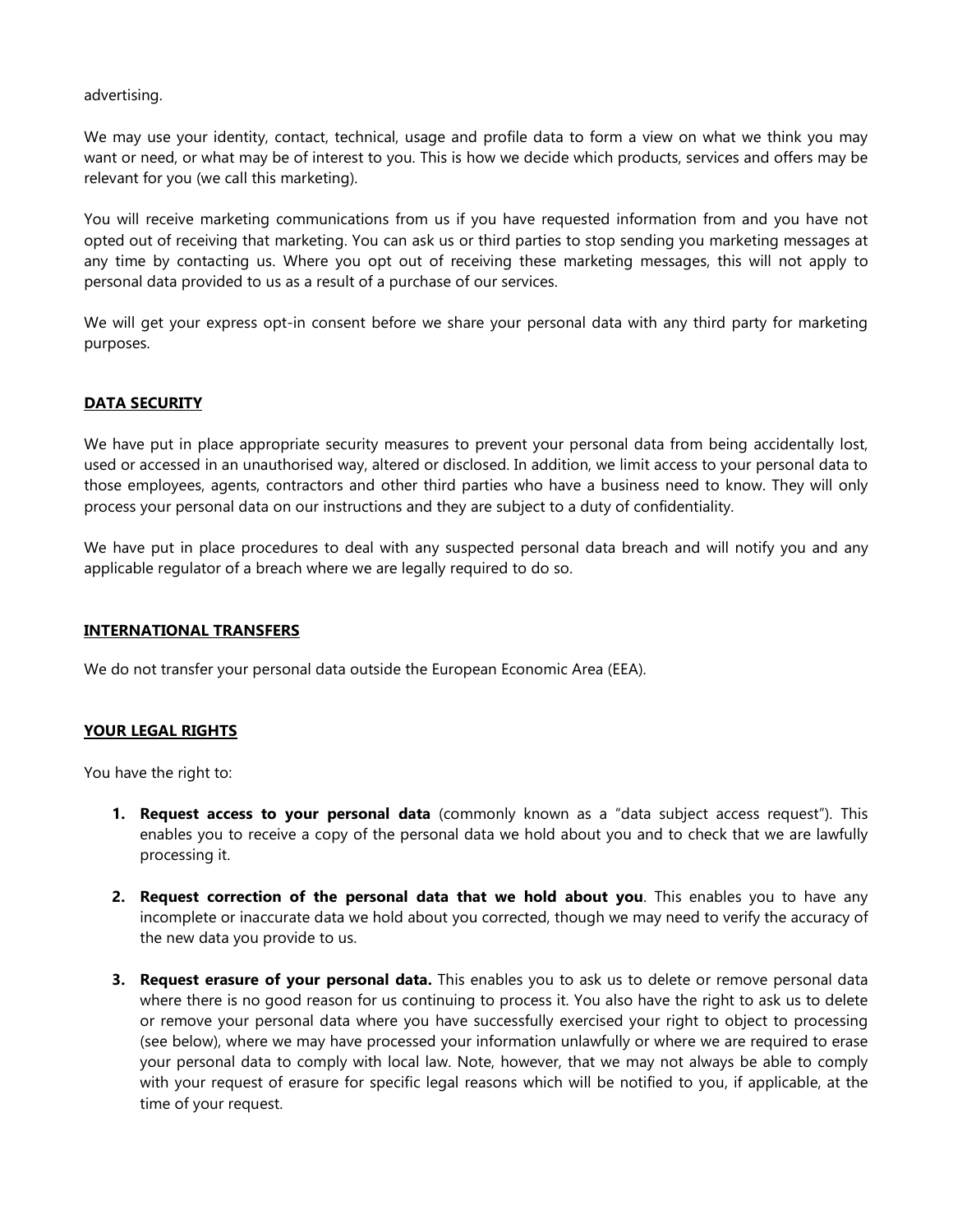- **4. Object to processing of your personal data where we are relying on a legitimate interest** (or those of a third party) and there is something about your particular situation which makes you want to object to processing on this ground as you feel it impacts on your fundamental rights and freedoms. You also have the right to object where we are processing your personal data for direct marketing purposes. In some cases, we may demonstrate that we have compelling legitimate grounds to process your information which override your rights and freedoms.
- **5. Request restriction of processing of your personal data**. This enables you to ask us to suspend the processing of your personal data in the following scenarios:
	- **a)** if you want us to establish the data's accuracy;
	- **b)** where our use of the data is unlawful but you do not want us to erase it;
	- **c)** where you need us to hold the data even if we no longer require it as you need it to establish, exercise or defend legal claims; or
	- **d)** you have objected to our use of your data but we need to verify whether we have overriding legitimate grounds to use it.
- **6. Request the transfer of your personal data to you or to a third party**. We will provide to you, or a third party you have chosen, your personal data in a structured, commonly used, machine-readable format. Note that this right only applies to automated information which you initially provided consent for us to use or where we used the information to perform a contract with you.
- **7. Withdraw consent at any time** where we are relying on consent to process your personal data. However, this will not affect the lawfulness of any processing carried out before you withdraw your consent. If you withdraw your consent, we may not be able to provide certain products or services to you. We will advise you if this is the case at the time you withdraw your consent.

You will not have to pay a fee to access your personal data (or to exercise any of the other rights). However, we may charge a reasonable fee if your request is clearly unfounded, repetitive or excessive. Alternatively, we could refuse to comply with your request in these circumstances.

We may need to request specific information from you to help us confirm your identity and ensure your right to access your personal data (or to exercise any of your other rights). This is a security measure to ensure that personal data is not disclosed to any person who has no right to receive it. We may also contact you to ask you for further information in relation to your request to speed up our response.

We try to respond to all legitimate requests within one month. Occasionally it could take us longer than a month if your request is particularly complex or you have made a number of requests. In this case, we will notify you and keep you updated.

# **COMPLAINTS**

You have the right to make a complaint at any time to the Information Commissioner's Office (ICO), the UK supervisory authority for data protection issues ([www.ico.org.uk](http://www.ico.org.uk/)). We would, however, appreciate the chance to deal with your concerns before you approach the ICO so please contact us in the first instance.

You can contact us using the DPO's contact details set out at the beginning of the Privacy Policy.

# **GLOSSARY**